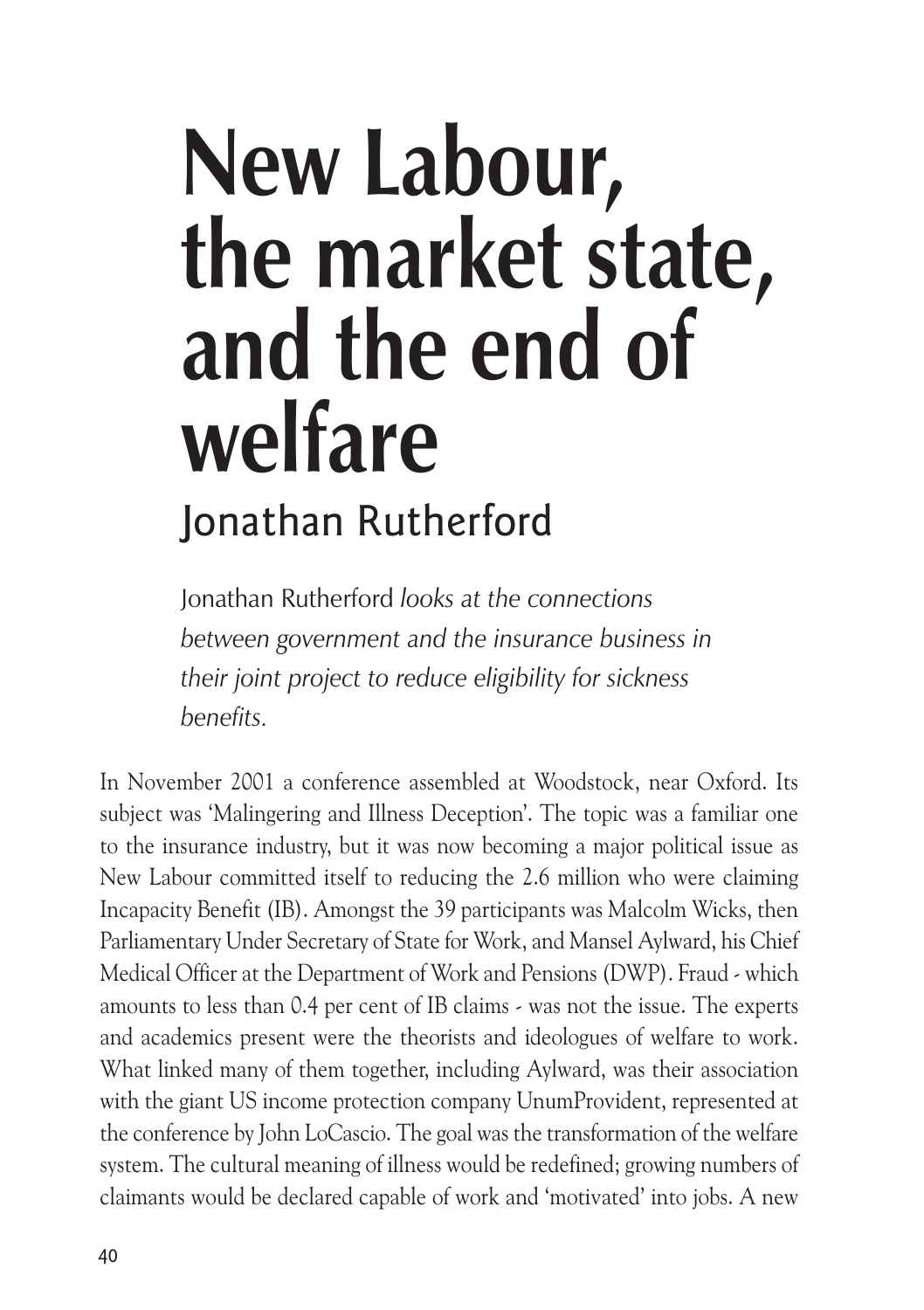work ethic would transform IB recipients into entrepreneurs helping themselves out of poverty and into self-reliance. Five years later these goals would take a tangible form in New Labour's 2006 Welfare Reform Bill.

EU etween 1979 and 2005 the numbers of working age individuals claiming<br>IB increased from 0.7m to 2.7m. In 1995, 21 per cent were recorded as<br>having a mental health problem; by 2005 the proportion had risen to 39<br>per cent IB increased from 0.7m to 2.7m. In 1995, 21 per cent were recorded as having a mental health problem; by 2005 the proportion had risen to 39 per cent, or just under 1 million people. The 2000 Psychiatric Morbidity Survey identified one in six adults as suffering from a mental health problem: of these only 9 per cent were receiving some form of talking therapy. The Health and Safety Executive estimate that 10 million working days are lost each year due to stress, depression and anxiety, the biggest loss occurring in what was once the heartland of New Labour's electoral support, the professional occupations and the public sector. Despite these statistics, Britain has one of the highest work participation rates of OECD countries; while benefit levels are amongst the lowest in Western Europe and benefit claims are on a par with other countries.<sup>1</sup> The system is not in crisis, and this is not the motivation for the proposed changes. New Labour's politics of welfare reform has subordinated concern for the sick and disabled to the creation of a new kind of market state: claimants will become customers exercising their free rational choice, government services will be outsourced to the private sector, and the welfare system will become a new source of revenue, profitability and economic growth.

## The road to welfare reform

In 1993 Richard Berthaud of the Policy Studies Institute identified the causes of the continuing rise in IB claimants.<sup>2</sup> In the period of growing unemployment under the Conservative government a fairly constant number of people left work because of ill health, only to find it increasingly difficult to re-enter the labour market. As unemployment began to fall the numbers on IB continued to accumulate. The problem lay not, as the right-wing press insisted, with malingering claimants and collusive GPs, but with the economy and with the hiring and firing practices of

<sup>1.</sup> OECD, *Transforming Disability into Ability - policies to promote work and income security for disabled people*, 2003.

<sup>2.</sup> See Steven Kennedy, Wendy Wilson, *The Welfare Reform Bill*, Research Paper 06/39, House of Commons Library, 2006; www.parliament.uk/commons/ lib/research/rp2006/ rp06-039.pdf.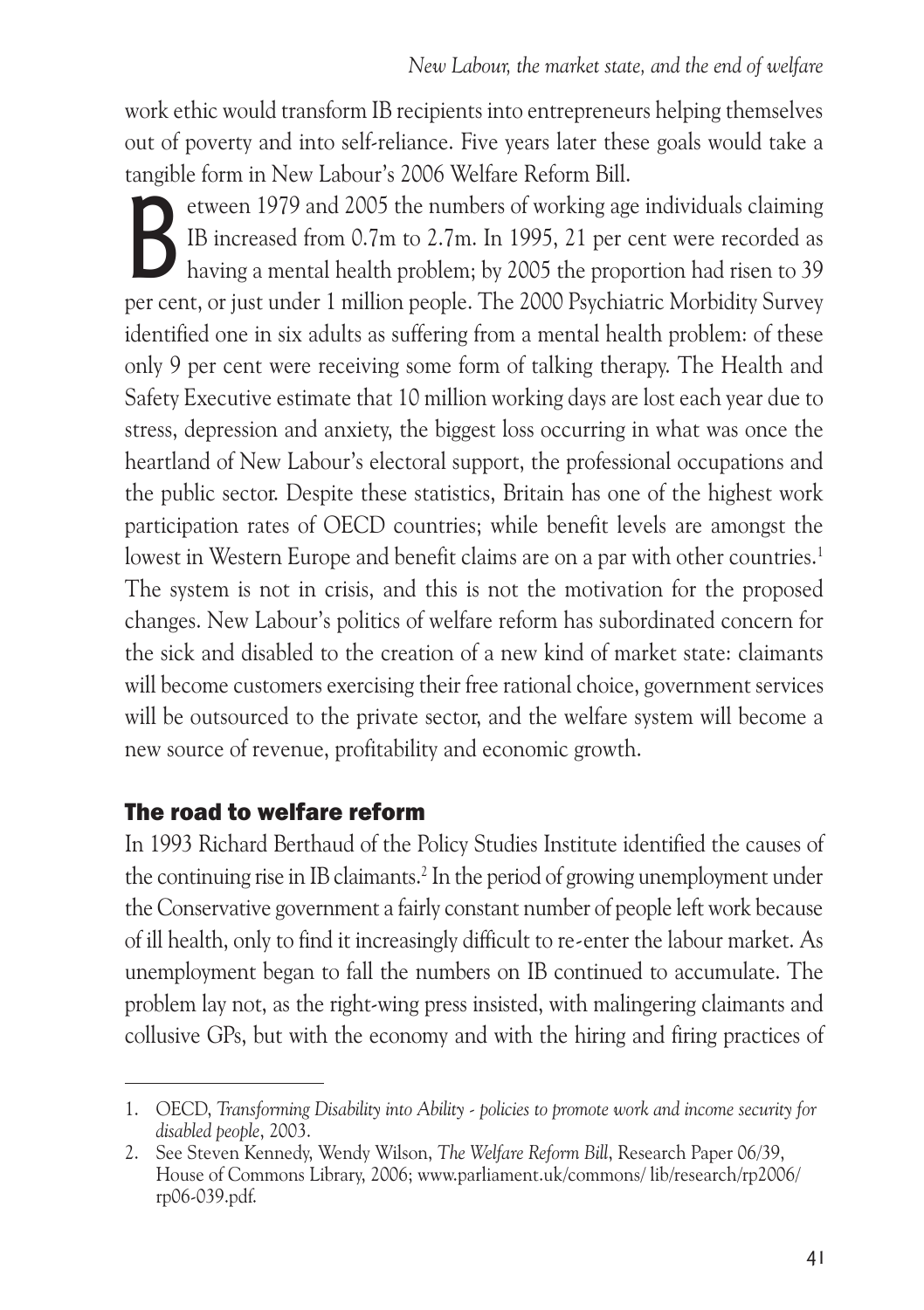employers. Berthaud concluded: 'The increase has not been caused by excessive ease of entry to the system, but by difficulty of exit.' The Conservative government had its own agenda, however, and Peter Lilley, Secretary of State for Social Security in the 1992 administration, pointed the finger at claimants and the way their illnesses were diagnosed by GPs. According to Lilley: 'sickness and invalidity benefits were originally intended for those people who, "by reason of some specific disease or bodily or mental disablement" were unable to undertake work'. Social and psychological causes of illness were now being taken into account and as a result, 'the rules have been progressively widened and complicated'. The definition of incapacity had become 'fuzzy' (quoted in Kennedy & Wilson).

The 1994 Social Security (Incapacity for Work) Act was designed to end<br>the 'fuzziness'. The Act introduced Incapacity Benefit and a number<br>of key reforms to reduce the inflow of new claimants. Lilley hired John<br>LeCescio to the 'fuzziness'. The Act introduced Incapacity Benefit and a number of key reforms to reduce the inflow of new claimants. Lilley hired John LoCascio to advise on 'claims management'. LoCascio was at that time second vice president of Unum, the leading US disability insurance company. He joined the 'medical evaluation group' that was set up to design more stringent medical tests. Another key figure in the group was Mansel Aylward. A new All Work Test was introduced in 1997. Instead of focusing on whether or not an individual was able to do their job, it would assess their general 'capacity to work' through a series of descriptors, for example 'Is unable to cope with changes in daily routine', 'Is frightened to go out alone'. Decisions on eligibility for benefit would be decided by Department of Social Security (DSS) non-medical adjudication officers advised by a newly recruited corps of DSS doctors trained by LoCascio. The new test, and the marginalising of claimants' own doctors, brought the rise in IB claimants to a halt.

Unum's influence was now at the heart of the system of managing disability claims. In April 1997, when the new All Work Test was introduced, the company launched an expensive campaign. One ad ran:

April 13, unlucky for some. Because tomorrow the new rules on state incapacity benefit announced in the 1993 autumn budget come into effect. Which means that if you fall ill and have to rely on state incapacity benefit, you could be in serious trouble.

LoCascio replied in the negative when *Private Eye* asked if he was not concerned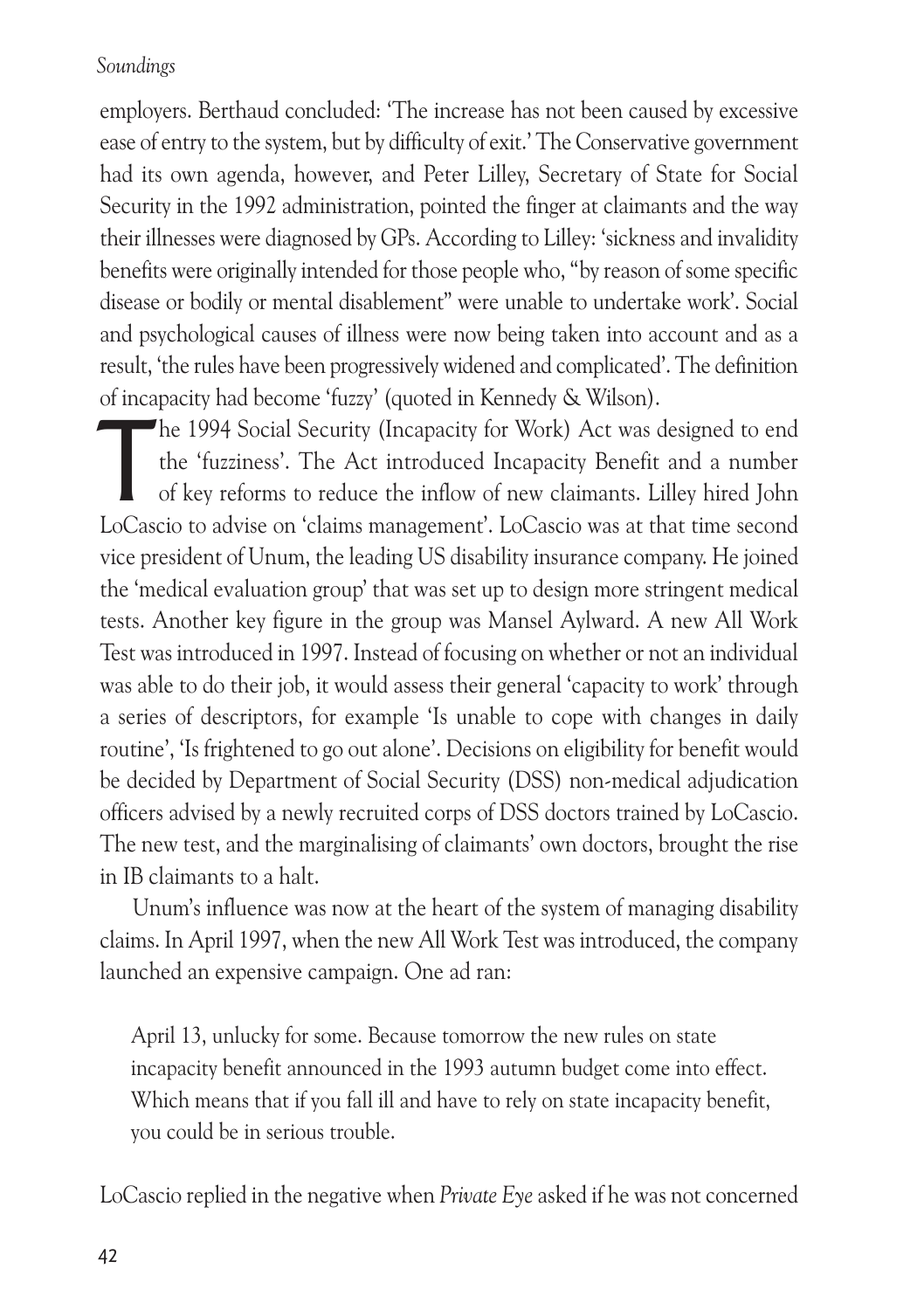about the conflict of interest involved in his company's advertising campaign, which sought to gain from benefit cuts that he had helped to institute. However Unum Chairman Ward E. Graffam did acknowledge the 'exciting developments' in Britain. Unum's influence in government was helping to boost the private insurance market: 'The impending changes to the State ill-health benefits system will create unique sales opportunities across the entire disability market and we will be launching a concerted effort to harness the potential in these.'<sup>3</sup>

Equation Star Graffam's upbeat comments, however, the company was in financial difficulties. In the 1980s Unum - along with the two other major life and accident insurance companies, Provident and Paul Revers, had been doi financial difficulties. In the 1980s Unum - along with the two other major life and accident insurance companies, Provident and Paul Revere - had been doing well from providing 'own occupation' income protection schemes for mainly upper income professionals. Insurance against loss of earnings caused by accident or sickness was seen as a lucrative market with strong growth potential. Profit for insurance companies mainly lies in the revenue generated by investing the monthly insurance premiums, and interest rates were high so the companies enjoyed high levels of profitability; they monopolised the sector by sharing a similar disability income policy that offered liberal terms. Two factors threatened future profits however. The first was falling interest rates, and the second was the growth in new kinds of 'subjective illnesses', for which diagnostic tests were disputable. The old industrial injuries were giving way to illnesses with no clear biological markers - Myalgic Encephalomyelitis (ME) or Chronic Fatigue Syndrome (CFS), Fibromyalgia, Chronic Pain, Multiple Sclerosis, Lyme Disease. In the early 1990s the new kinds of claims began to rise just as interest rates fell: profits were threatened. Unum's 1995 'Chronic Fatigue Syndrome Management Plan' sounded the alarm: 'Unum stands to lose millions if we do not move quickly to address this increasing problem'.4

It was actually Provident that was quickest off the mark, introducing an aggressive system of 'claims management' that would become the industry norm. It could not influence interest rates, but it could reduce the number of successful claims it paid out. Its Independent Medical Examination (IME) was skewed in

<sup>3. &#</sup>x27;Doctors On Call', *Private Eye*, issue 874, 16 June 1995, p26.

<sup>4.</sup> My thanks to activists in the US, in particular Linda Nee, and Jim Mooney of corporatecrimefighters.com, who provided me with contacts and information. For the archive of the US campaign against UnumProvident see http://web.archive.org/web/\*/ http://www.corporatecrimefighters.com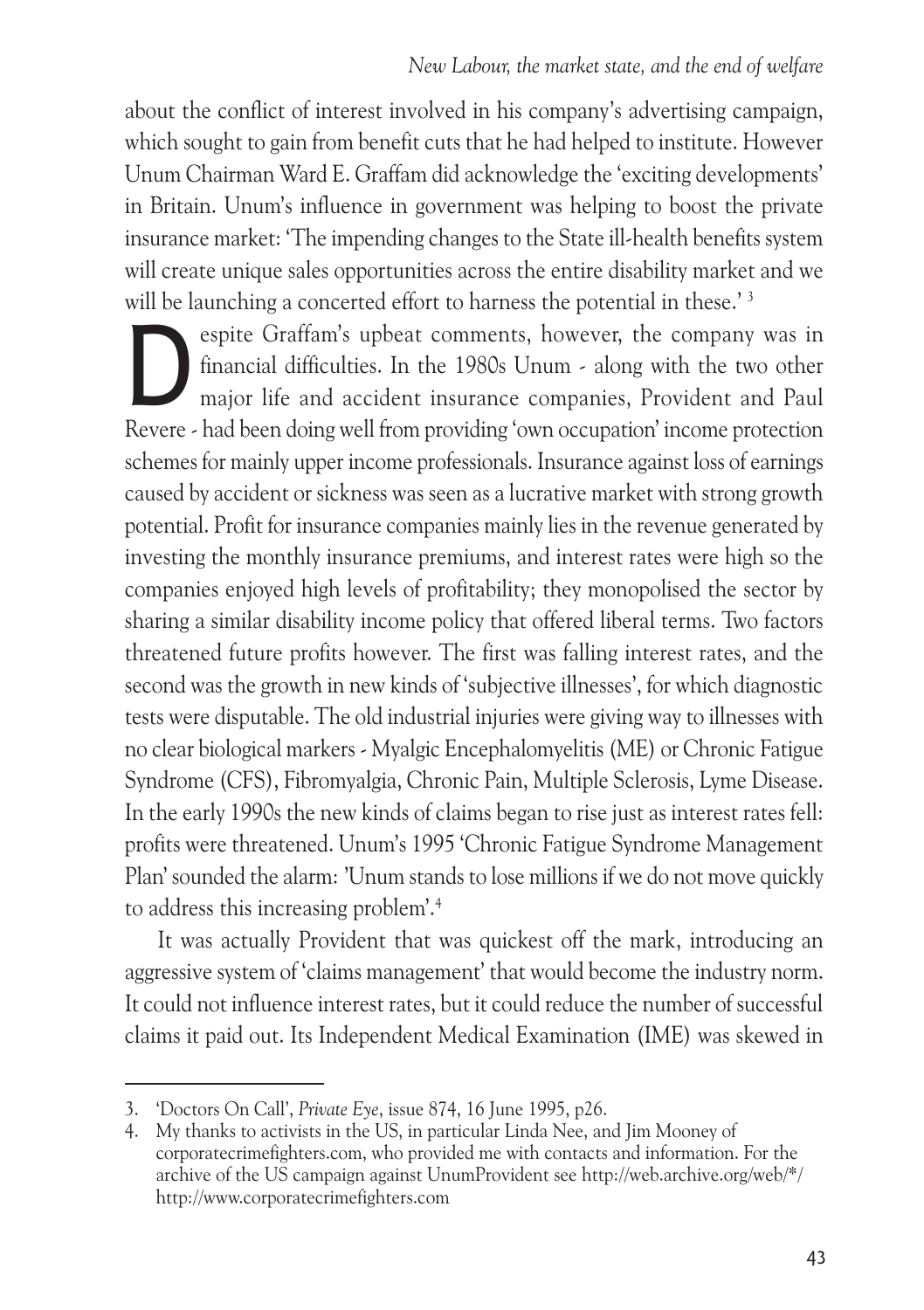favour of the company through the work undertaken by its claims adjusters and in-house doctors. Illnesses were characterised as 'self-reported' and so thrown into question. Only 'objective' test results were accepted. Some disabling conditions were labelled as 'psychological', which made them ineligible for insurance cover beyond 24 months. Doctors were pressured to use the 'subjective nature' of 'mental' and 'nervous' claims to the company's advantage.<sup>5</sup> Specific illnesses were targeted in order to discredit the legitimacy of claims. The industry drew on the work of two of the Woodstock conference participants, Professor Simon Wessely of King's College and Professor Michael Sharpe of Edinburgh University, in an attempt to reclassify ME/CFS as a psychiatric disorder.<sup>6</sup> Success would allow payouts to be restricted to the 24 month limit for psychological claims and save millions of dollars. By 1997 Provident had restructured its organisation to focus on disability income insurance as its main business. It acquired Paul Revere, and then in 1999 merged with Unum under the name UnumProvident.

That year New Labour introduced the Welfare Reform Act. It was heralded<br>as an answer to Frank Field's call for an end to a culture of welfare<br>dependency, and to Tony Blair's misleading anxieties about levels of<br>spending on as an answer to Frank Field's call for an end to a culture of welfare dependency, and to Tony Blair's misleading anxieties about levels of spending on social security. All new claimants now had to attend a compulsory work-focused interview. This was partly because the All Work Test introduced by the Tories had failed to reduce the inflow of claimants with mental health disorders. The gateway to benefits therefore needed tightening up. Mansel Aylward, now Chief Medical Officer of the DWP, thus replaced the All Work Test with the Personal Capability Assessment (PCA). The emphasis would no longer be on benefit entitlement but on what a person was able to do and the action needed to support them in work. The task of administrating the PCA was contracted out to SchlumbergerSema, which was then taken over (along with its DWP assets) by the US corporation Atos Origin; and in 2005 Atos Origin won a further £500m contract. Claims for benefit were assessed by Atos employees with no medical training, using a computer system called Logical Integrated Medical

<sup>5.</sup> California Department of Insurance Legal Division, 'Accusation', www.insurance. ca.gov/0400-news/0100-press-releases/0080-2005/release089-05.cfm.

<sup>6.</sup> See the social action research undertaken by M.E. Action UK (www.meaction.org. uk). For example www.meactionuk.org.uk/Notes\_on\_the\_Insurance\_issue\_in\_ME.htm. See also debate in the House of Lords, www.publications.parliament.uk/pa/ld200304/ ldhansrd/vo040122/text/40122-12.htm.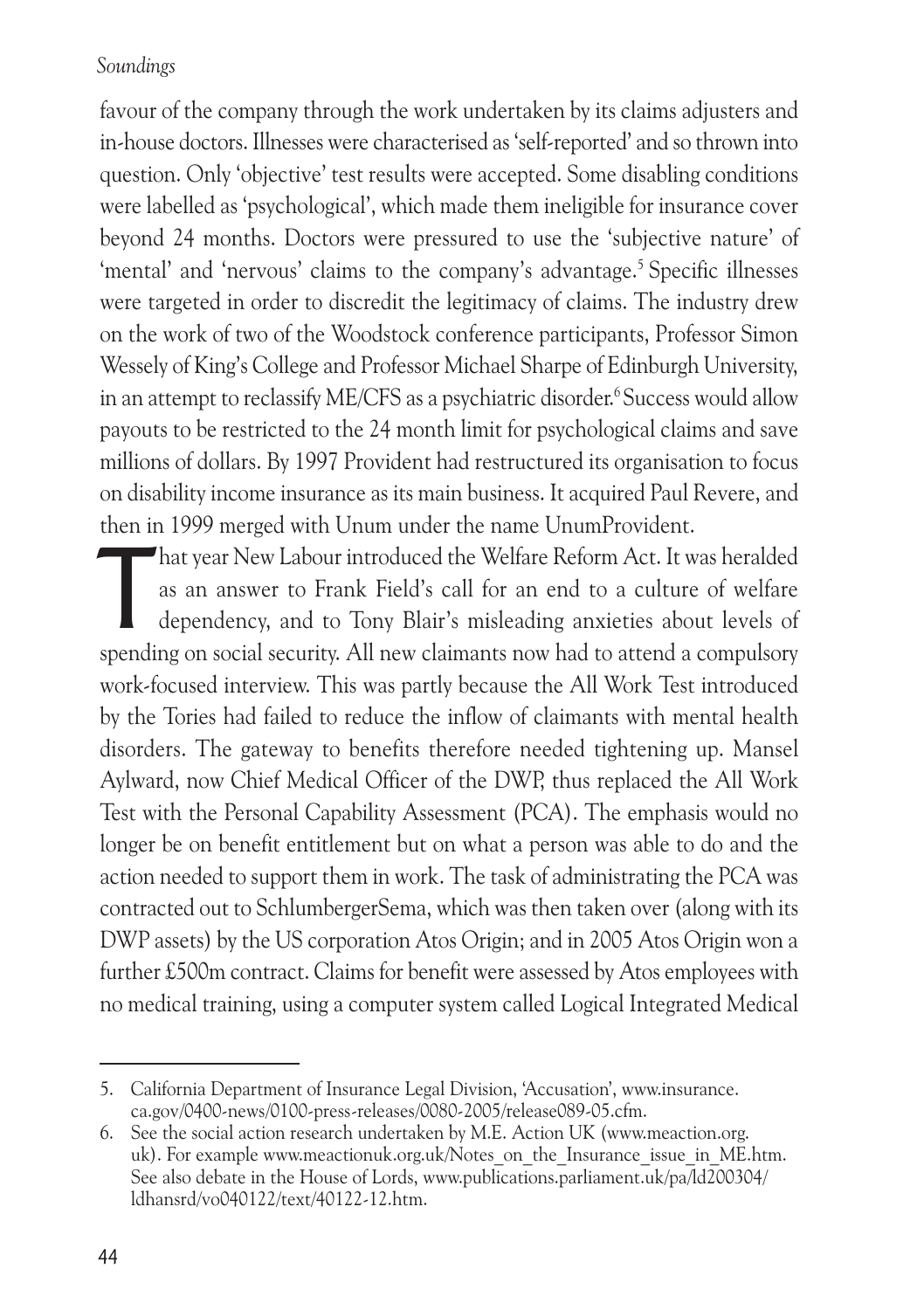Assessment (LIMA). Unsurprisingly, these computerised evaluations, coupled with clearance time targets for Atos staff, made the PCA unreliable, particularly for those suffering mental health problems. Fifty per cent of IB appeals against the refusal of claims found in favour of the claimant. In 80 per cent of these the problem was poor assessment of mental health problems.7 While the new Act had succeeded in further restricting the gateway to benefits, it had failed to deliver Blair's promised revolution in welfare. The reform process would go on.

## 'Active Welfare'

In 2003 the DWP launched its *Pathways to Work* pilot projects. These were forerunners of the kind of 'active welfare' system that had been promoted by UnumProvident and the Woodstock academics. In the pilot projects all new 'customers' to IB undertake a work-focused interview (WFI) with an IB Personal Adviser (IBPA). The Personal Capability Assessments of the 70 per cent who are not screened out by the WFI are fast-tracked, and these claimants (who are deemed not to have severe functional limitations) go on to attend a further series of mandatory, monthly interviews. The role of the IBPAs is to actively encourage customers to consider a return to work, as well as discussing workfocused activity. Customers are offered a 'Choices' package of interventions to support a return to work. For claimants suffering mental illness, a Condition Management Programme is available, developed jointly between Jobcentre Plus and the NHS. A Return to Work credit of £40 per week is payable for twelve months to customers if their new job is not less than sixteen hours, and earns less than £16000. At the Labour Party conference in this same year UnumProvident organised a fringe meeting with employment minister Andrew Smith and health minister Rosie Winterton. Joanne Hindle, corporate services director for UnumProvident, spelt out the future direction of *Pathways to Work*:

Although we can say that we are 90 per cent of the way there in policy terms, the real challenge is delivery - in particular the role of the intermediary. We believe that it is absolutely vital that all employment brokers are properly

<sup>7.</sup> Mind, Welfare Reform Bill 2006 Commons second reading debate Briefing,www. mind.org.uk/.../11D7C4BC-7E8D-438E-A950-96ED5D4469C5/0/ WelfareReformBill2006Mind2Rshortbriefing.pdf.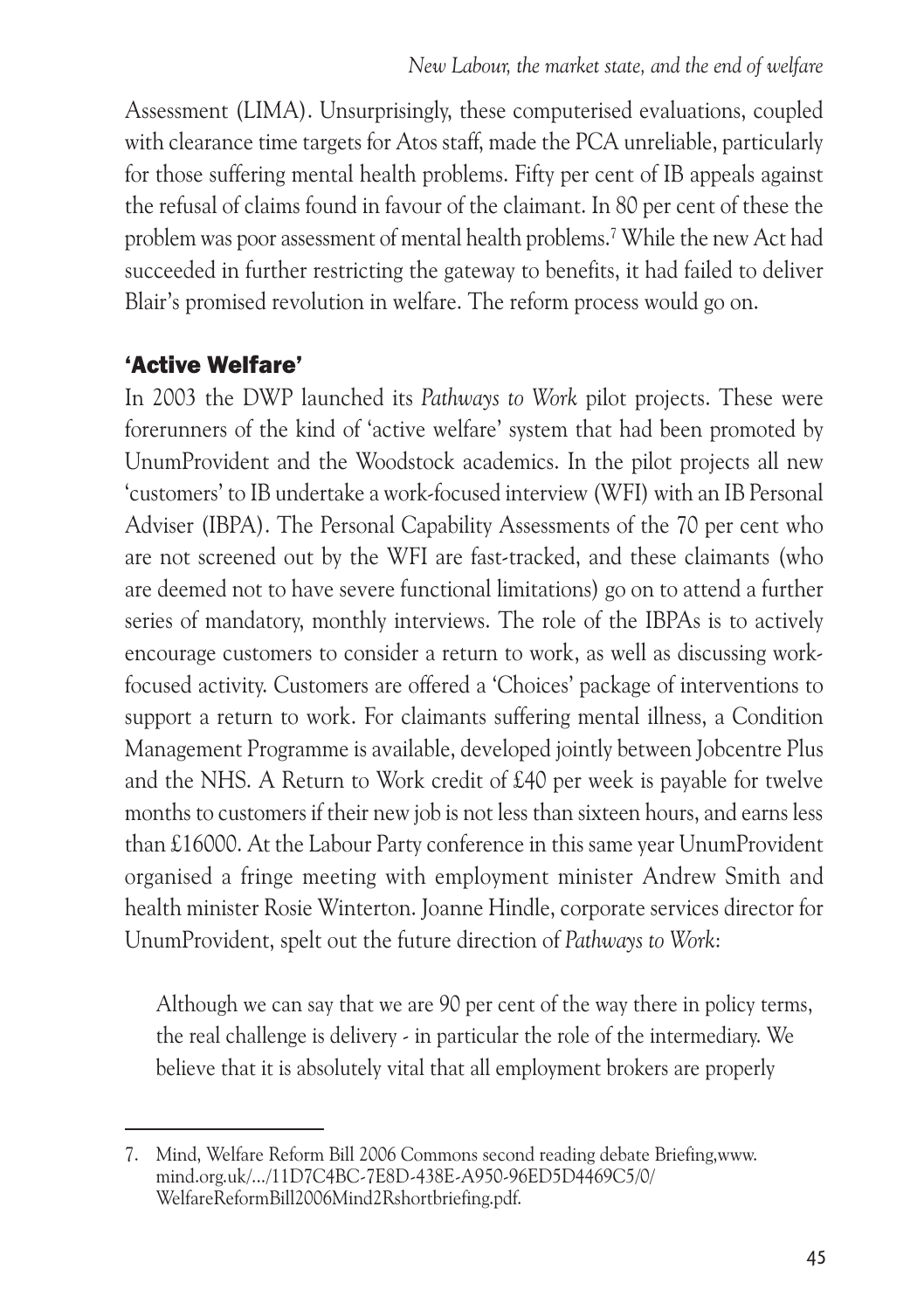incentivised to move disabled people along the journey into work and that there are enough of them to do the job. The next step therefore is for private sector to work alongside government to achieve delivery, focus and capacity building within the system.<sup>8</sup>

UnumProvident was building its influence. In 2001 it had launched New Beginnings, a public private partnership that acted as a pressure group, drawing in charities and NGOs and enabling the extension of the company's influence in shaping the policy making environment, particularly in relation to *Pathways to Work*. Its annual symposium had been attended by government ministers, with Woodstock academics providing intellectual input. Then in July 2004, it opened its £1.6m UnumProvident Centre for Psychosocial and Disability Research at Cardiff University. The company appointed Mansel Aylward as Director following his retirement from the DWP in April. Professor Peter Halligan, who had forged the partnership with UnumProvident, was ambitious: 'Within the next five years, the work will hopefully facilitate a significant re-orientation in current medical practice in the UK'.9 The two men were joined at the centre by Gordon Waddell, an orthopaedic surgeon turned academic and another Woodstock participant. The launch event was attended by Liberal MP Archie Kirkwood, recently appointed Chair of the House of Commons Select Committee on Work and Pensions. Malcolm Wicks, Minister of State in the DWP, gave a speech praising the partnership between industry and the university.10 UnumProvident could now capitalise on its academic respectability as well as its close government connections. It understood the importance of ideas. Words do not merely describe the world, they enact it. To transform welfare into workfare would involve an ideological battle around language and culture.

## Culture of sickness

In 2005 the centre produced a monograph, *The Scientific & Conceptual Basis of Incapacity Benefits* (TSO, 2005), written by Waddell and Aylward and published

<sup>8.</sup> See www.helpisathand.gov.uk/resources/groups/disabilities/ability/ability-magazine-issue-52-november-2003-pdf-825kb.pdf.

<sup>9. &#</sup>x27;Research Centre Welcomed', 2.7.04, www.cf.ac.uk/psych/cpdr/.

<sup>10.</sup> Malcolm Wicks, Minister of State for Pensions, www.dwp.gov.uk/aboutus/2004/01\_07\_ 04 ucpdr.asp.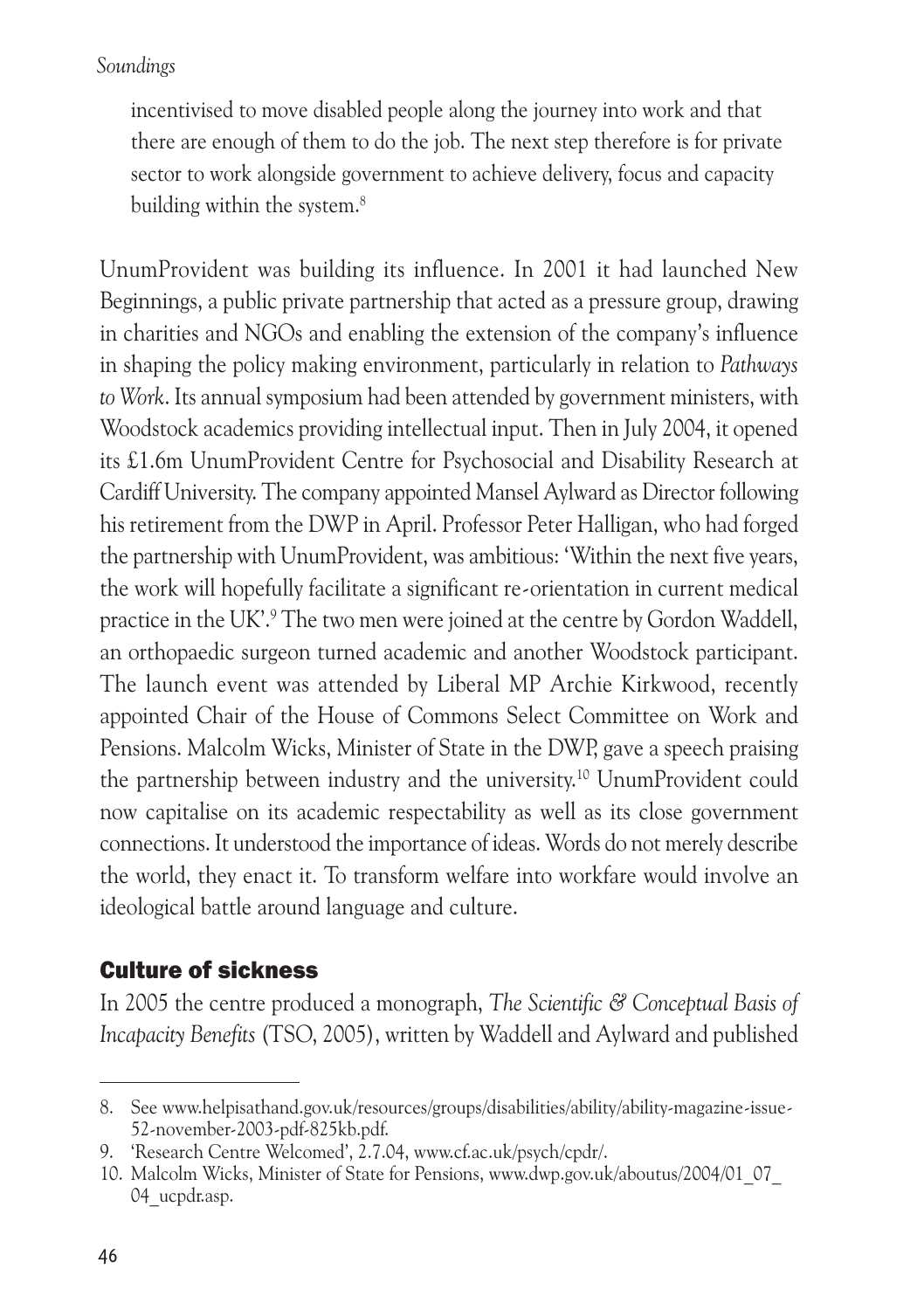by the DWP. In their declarations of interest at the beginning of the text neither man cites their association with UnumProvident. This matters, because the monograph provides the unacknowledged intellectual framework for the 2006 Welfare Reform Bill. And the methodology used by Waddell and Aylward is the same one that informs the work of UnumProvident.

In a memorandum submitted to the House of Commons Select Committee<br>on Work and Pensions, UnumProvident define their method of working:<br>'Our extended experience ... has shown us that the correct model to apply<br>when helping n a memorandum submitted to the House of Commons Select Committee on Work and Pensions, UnumProvident define their method of working: 'Our extended experience … has shown us that the correct model to apply psychosocial model is explained by Peter Halligan, and Derek Wade of Oxford University (another Woodstock academic), in the *British Medical Journal*: 'The old biomedical model of illness, which has dominated health care for the past century, cannot fully explain many forms of illness.'12 This old model assumes a causal relation between disease and illness, and fails to take into account how cultural attitudes and psychological and social factors shape illness behaviour. In other words it allows someone to report symptoms of illness, and for society to accept him or her as sick, without their having a pathology. Waddell and Aylward adopt the same argument in their monograph: disease is the only objective, medically diagnosable pathology. Sickness is a temporary phenomenon. Illness is a behaviour - 'all the things people say and do that express and communicate their feelings of being unwell' (p39). The degree of illness behaviour is dependent not upon an underlying pathology but on 'individual attitudes and beliefs', as well as 'the social context and culture in which it occurs'. Halligan and Wade are more explicit: 'Personal choice plays an important part in the genesis or maintenance of illness'.

Waddell and Aylward are exercised by the paradox of a society in which 'objective measures of health are improving' but in which numbers on IB remain 'stubbornly high'. They argue that this can be explained by adopting a biopsychosocial model. IB trends are a social and cultural phenomenon rather than

<sup>11. &#</sup>x27;UnumProvident Supplementary memorandum submitted by UnumProvident following publication of the Welfare Reform Green Paper', Select Committee on Work and Pensions, see www.publications.parliament.uk/pa/cm200506/cmselect/ cmworpen/616/61602.htm.

<sup>12.</sup> Derick T Wade, Peter W Halligan, 'Do biomedical models of illness make for good healthcare systems?', *BMJ*, Vol.329, Dec. 2004.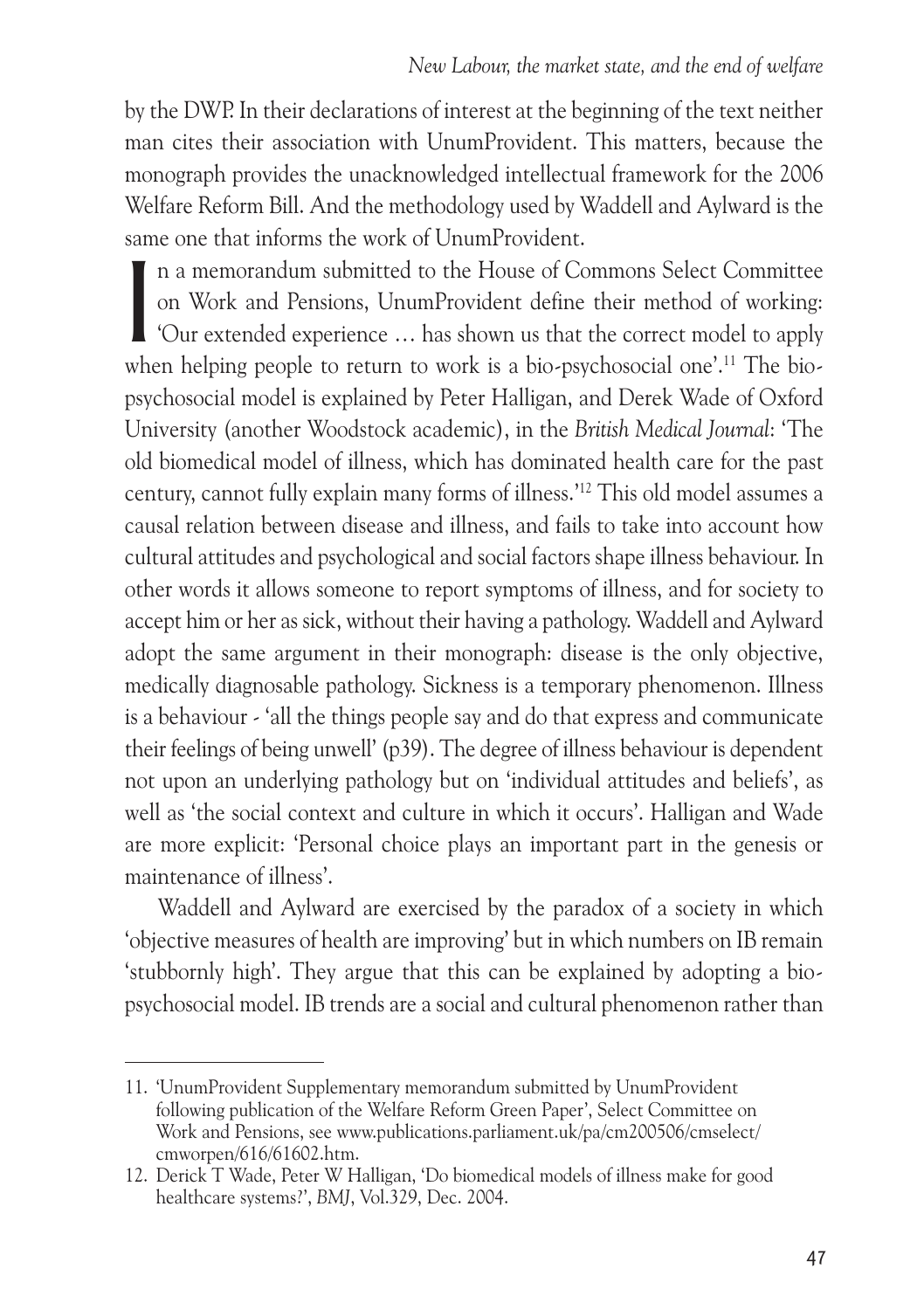a health problem: 'Severe medical conditions only account for about a quarter of the current IB caseload. Most IB recipients now have less severe "common health problems"' (p172). The solution is not to cure the sick, but to transform the culture of welfare and tackle the 'personal and social/occupational factors [that] aggravate and perpetuate incapacity'. Adopting this model will lead to a 'fundamental transformation in the way society deals with sickness and disabilities' (p123). The goal and outcome of treatment is work: 'work itself is therapeutic, aids recovery and is the best form of rehabilitation'. For Waddell and Aylward, work is a virtue. But to make it so, they first abstract it from the material conditions of paid employment. Work becomes an idealised practice shorn of class and inequality and the reality of the large swathes of mundane and boring jobs people must endure. In contrast to their idealisation of work, the authors view worklessness as a serious risk to life. It is 'one of the greatest known risks to public health: the risk is equivalent to smoking 10 packets of cigarettes per day' (p17). No-one who is ill should have a straightforward right to Incapacity Benefit:

A person who is unwell may 'feel too ill' at present to consider returning to work, but that is not a valid basis for future, permanent incapacity. The argument that, even if they recovered, they could not 'risk' work because it might be 'harmful' to their health is invalid because of the generally beneficial effects of work and the ill effects of long term worklessness (p91).

UnumProvident, in its memorandum to the Select Committee, pursued the same logic, arguing that even the most functionally disabled could be expected to work at some future point.

The Waddell and Aylward monograph draws on the considerable knowledge<br>of the authors, but employs a methodology that skews it towards moral<br>authoritarianism and neo-liberal policy prescriptions. They rely on the<br>much criti of the authors, but employs a methodology that skews it towards moral authoritarianism and neo-liberal policy prescriptions. They rely on the much-critiqued and outdated systems theory of sociologist Talcott Parsons, in which the individual and society are assigned to discrete spheres of existence. Hence they acknowledge the social and cultural dimensions of illness, but fail to consider that these and other structural and economic forces might be the dynamic causes of genuine ill health. Instead the *problem* of illness is located in the individual, whose beliefs and behaviour then become the focus of moral judgment and action. As Halligan and Wade argue: 'Our model suggests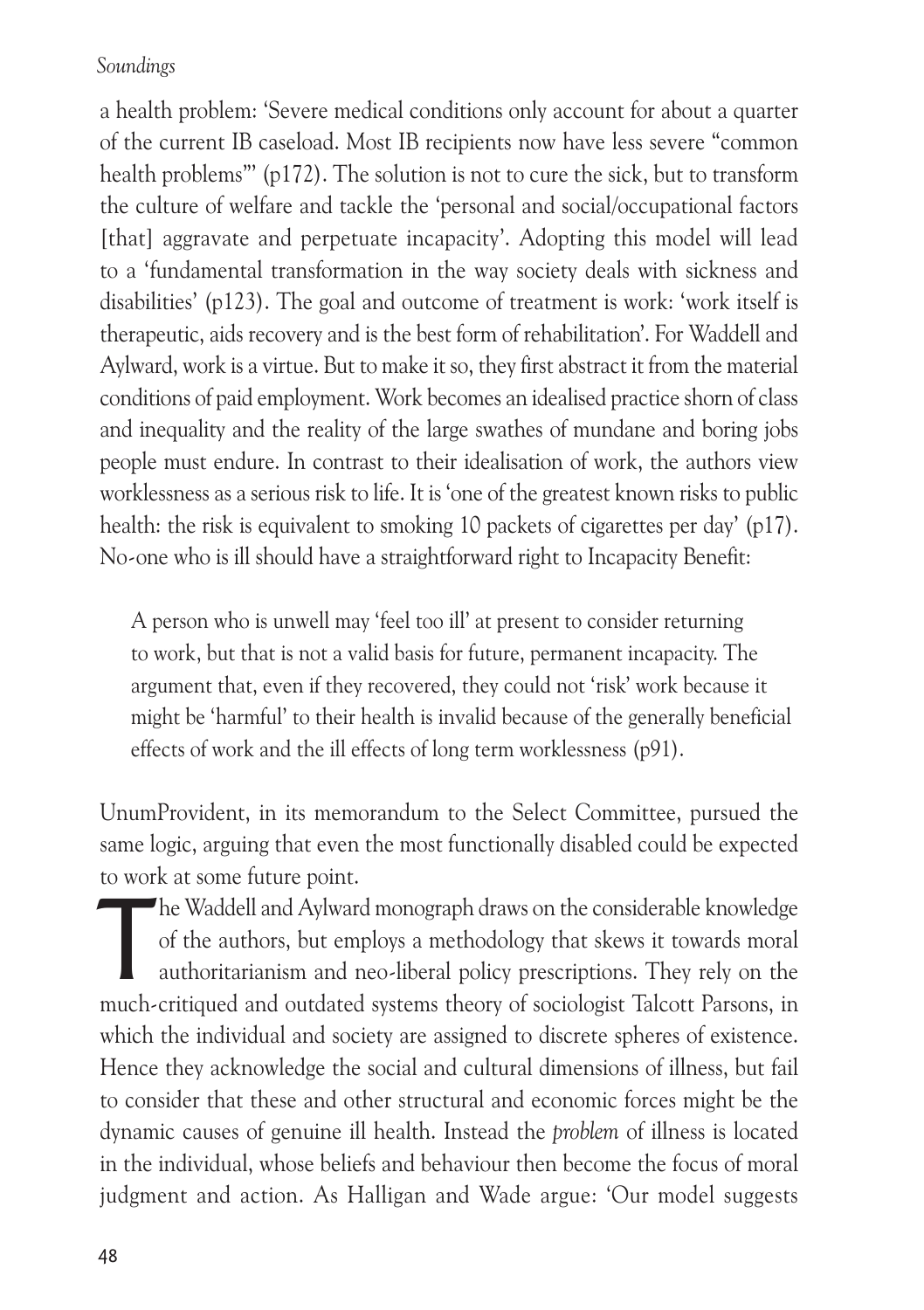that illness is a dysfunction of the person in his (or her) physical and social environment'. This follows Parsons's theory of the 'sick role', which he viewed as an individual's deviance from the social norm. He understood society as existing in a state of equilibrium, with individuals functioning in their allotted roles. The sick role upsets this equilibrium because it provides individuals with privileges and exempts them from normal social responsibilities. In order to restore balance society must recognise the sick role as an undesirable state and individuals must accept their moral obligation to recover as quickly as possible and return to work. Waddell and Aylward explain the high levels of IB claimants as arising from a breakdown in this conditionality. The sick role is now assumed to confer a 'right' to incapacity (p47). The solution is to change people's behaviour by transforming the language and culture of welfare, and by using sanctions as a 'motivational tool' to prise people out of their sick role (p166).

## UnumProvident exposed

Meanwhile, in the US UnumProvident's business activities had been coming under increasing scrutiny. In 2003, the Insurance Commissioner of the State of California announced that the three big insurance companies had been conducting their business fraudulently. As a matter of ordinary practice and custom they had compelled claimants to either accept less than the amount due under the terms of the policies or resort to litigation. The following year a multistate review identified four areas of concern: an excessive reliance on in-house professionals; unfair construction of doctor's or IME reports; a failure to properly evaluate the totality of the claimants' medical condition; and an inappropriate burden on the claimant to justify eligibility for benefit.13 UnumProvident was forced to reopen hundreds of thousands of rejected insurance claims. Commissioner John Garamendi described UnumProvident as 'an outlaw company': 'It is a company that for years has operated in an illegal fashion.' 14

To secure its financial position the company presented a public evaluation of the costs of the multi-state settlement. It estimated that there were potentially 25,000 long-term disability claims (out of a total of 275,000 claimants) that

<sup>13. &#</sup>x27;Targeted Multistate Market Conduct Examination', November 2004, www.maine. gov/pfr/insurance/unum/Unum\_Multistate\_ExamReport.htm.

<sup>14. &#</sup>x27;State Fines Insurer, Orders Reforms in Disability Cases', *Los Angeles Times*, 3.10.05, www.insurance.ca.gov/0400-news/0100-press-releases/0080-2005/release089-05.cfm.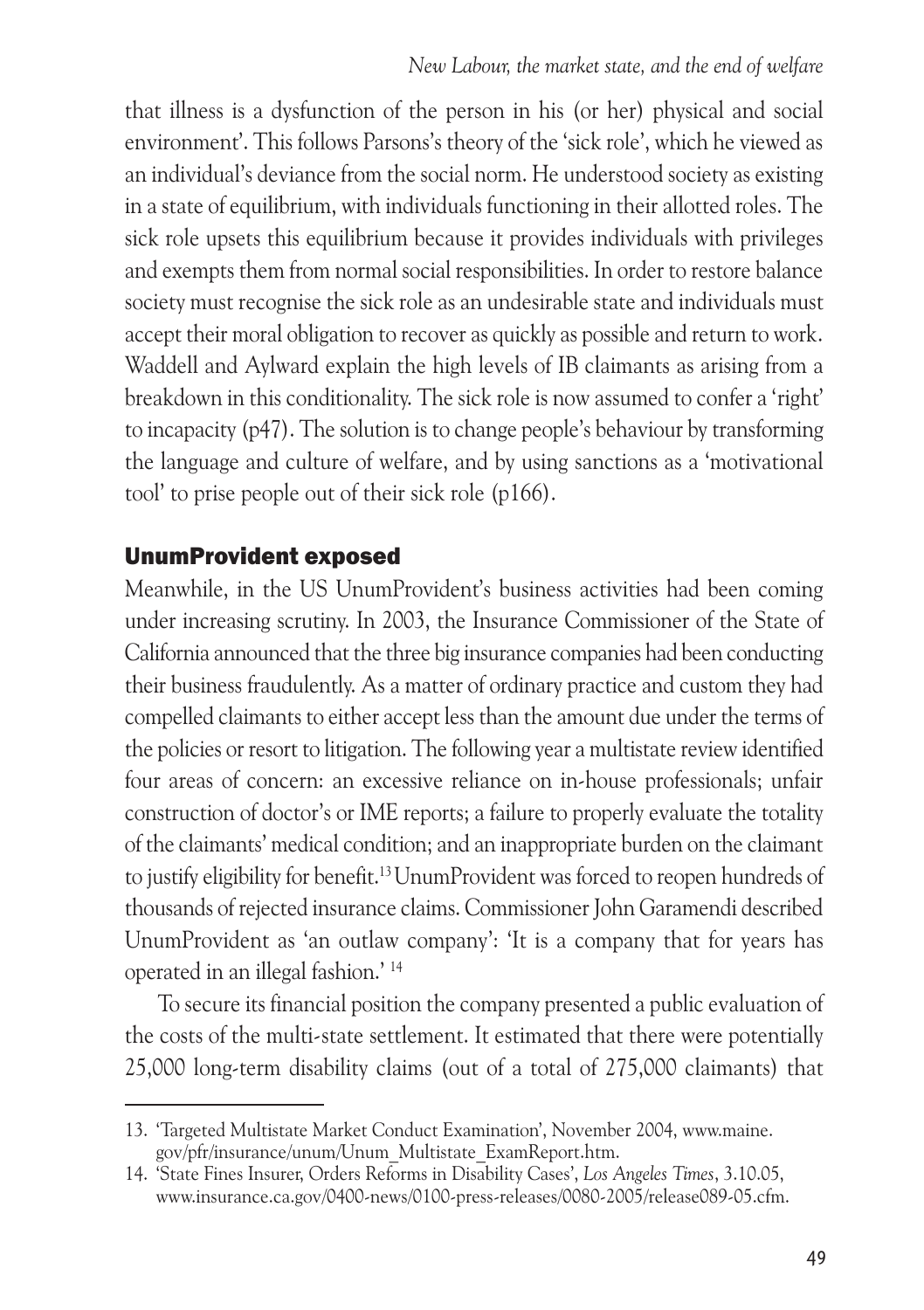would qualify for re-examination. Between \$325m and \$415m was allocated to cover the likely costs. However this estimate did not include a further potential 14,000 claimants under the separate California settlement. And it was based on a deadline being imposed in early 2007 after which claimants would not be able to elect to have their claim re-examined. The company failed to make it public that this deadline had been nullified by pending multi-district claimants' class actions in Tennessee. This was misleading because there remains the possibility that many more of the 289,000 denied or terminated disability claimants may seek re-evaluation of their claims or litigation. Such potential future actions expose UnumProvident to a potentially ruinous financial outlay.15

In response to the outcry this caused the company has rebranded itself, and has now adopted the name Unum Group. There are reports that as the bad publicity is subsiding the company is returning to its aggressive claims ma n response to the outcry this caused the company has rebranded itself, and has now adopted the name Unum Group. There are reports that as the bad publicity is subsiding the company is returning to its aggressive claims a performance rating from Credit Suisse was low, but with an upside driven by higher than expected UK earnings and a lower than expected tax rate.17 Graffam's strategy has paid off. UnumProvident UK, with 2.3million covered by its insurance schemes and pre-tax profits of £109.8m, provides up to 25 per cent of the post-tax operating income of the UnumProvident group of companies. The company had also played an important role in shaping a workfare culture and policy strategy in the Department of Work and Pensions. In April 2007 UnumProvidentUK changed its name to Unum.

## New Labour's Welfare Reform Act

In July 2006 the Government published its second Welfare Reform Bill (which was passed as an Act in May 2007). The aim was to radically reduce levels of worklessness amongst single parents, older citizens and those on Incapacity Benefit (IB), and a target was set of an 80 per cent employment rate amongst working age adults. *Pathways to Work* will be rolled out across the country by 2008. Secretary of State for Work and Pensions John Hutton praised the pilot schemes: 'The largely

<sup>15.</sup> Details received in private correspondence and from Yahoo message boards, http:// messages.finance.yahoo.com.

<sup>16.</sup> Private correspondence; see also, 'Case Reviews fall short for hurt workers', *LA Times*, 12.4.07.

<sup>17.</sup> www.newratings.com/analyst\_news/article\_1465881.html.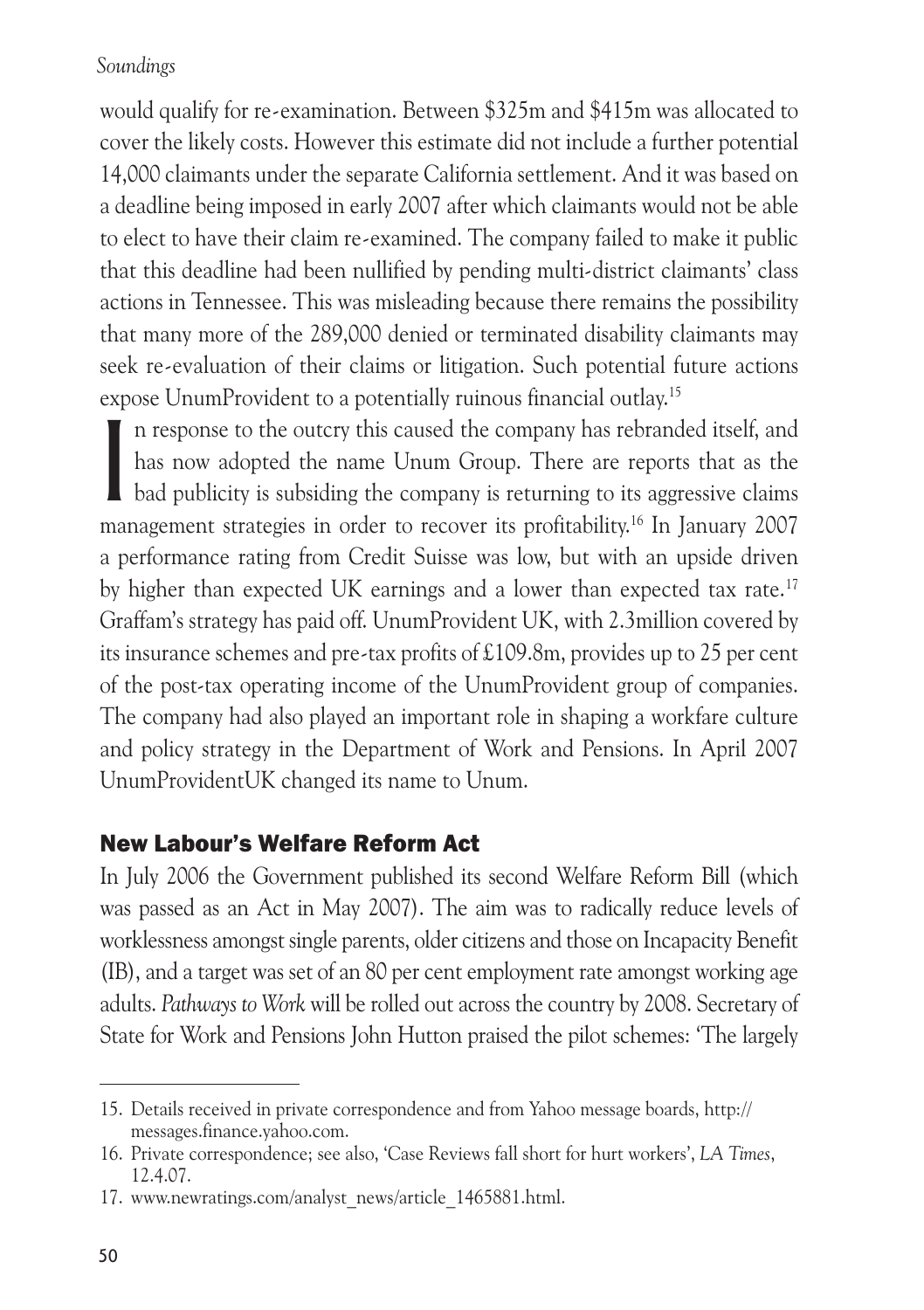voluntary approach of *Pathways* has been a success'.18 But not successful enough. 19 To achieve its target the government will need to reduce the numbers on incapacity benefit by one million, and persuade into work one million more older people, and 300,000 extra lone parents. Employers, particularly in the public sector, will be helped to create more effective management of sickness absence, and benefits will not be given on the basis of a certain disability or illness but on an assessment of the capacity to work. In 2003 the OECD reported that Britain's benefits gateway was 'one of the toughest in the world'.20 But it was not tough enough, and still more stringent policing was required. The new Act offers GPs and primary care staff rewards for taking active steps to get individuals back into work. 'Employment advisers' will be attached to surgeries to help in 'bringing about a cultural change in the way work is viewed by families and individuals'. The PCA will be redesigned by two technical working groups, one for mental health and one for physical disability. Both groups involve representatives from UnumProvident and Atos Origin.

In 2008, IB will be replaced by a two-tier Employment and Support Allowance. Minister of State for Employment and Welfare Reform Jim Murphy, in a Parliamentary written answer, emphasised that the new allowance will 'focus on how we can help people into work and will not automatically assume that because a person has a specific health condition or disability they are incapable of work'.21 Apart from those with the most severe disabilities (around 15-20 per cent, who will qualify for a higher rate of benefit) 'customers' who fail to participate in work-focused interviews or to engage in work related activity will be subjected to a 'motivational tool', as suggested by Waddell and Aylward. Current levels of IB average £6500 per annum, but claimants unable to manage or refusing the motivation could lose as much as £10.93 a week, rising to £21.8 for a second refusal of work.<sup>22</sup> There is no evidence to

<sup>18.</sup> John Hutton, 'The Active Welfare State', speech to the Work Foundation, 16.1.06, www.dwp.gov.uk/aboutus/2006/16\_01\_06.asp.

<sup>19.</sup> For statistics and percentages of those entering work through the pathways see David Laws MP written questions to Jim Murphy Minister of State, DWP, 27.3.07, at www. theyworkforyou.com.

<sup>20.</sup> OECD, op cit.

<sup>21.</sup> Jim Murphy written answer, www.publications.parliament.uk/pa/cm200506/cmhansrd/ cm060620/text/60620w1094.htm.

<sup>22. &#</sup>x27;Hutton unveils benefits shake-up', BBC news, http://news.bbc.co.uk/1/hi/uk\_ politics/4641588.stm. Average Benefit rate in Waddell and Aylward, *The Scientific and Conceptual Basis of Incapacity Benefits*, TSO 2005, p85.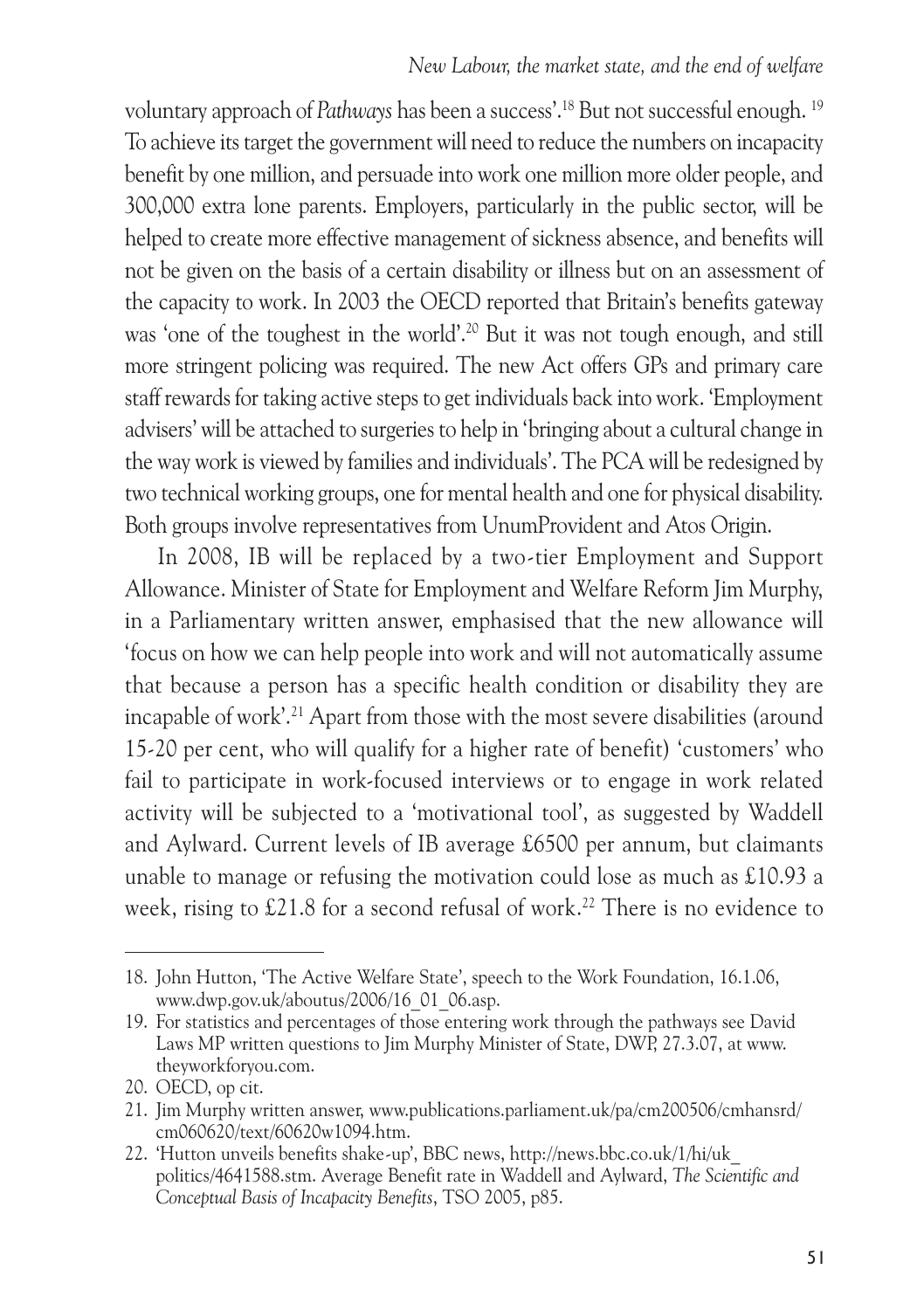suggest that impoverishing people who are ill will prompt them into longerterm employment, and this is particularly true for those with mental health problems. In 2006 the DWP published a report on the impact of the *Pathways to Work* pilots on people with mental health problems. It concluded that: 'the estimated impact of the policy on the outcomes of interest for those who report having a mental illness (as a single health condition) is never statistically different from zero at conventional levels'.23 The future looks bleak for those who have 'symptoms without diseases', or mental health conditions, and who cannot demonstrate that their illness has an 'objective medical pathology'. Jim Murphy was blunt: 'Work is the only way out of poverty … the benefit system will never pay of itself [enough to lift people out of poverty] and I don't think it should.' 24

# The future of welfare

The Welfare Reform Act is short on detail, and secondary legislation delegates powers to the DWP minister to continue the reform process and tighten up rules. In 2006 Hutton commissioned David Freud, a senior banker at UBS AG, to conduct a review of New Labour's welfare to work policies. Published in March 2007, *Reducing dependency, Increasing opportunity: options for the future of welfare to work* quotes Waddell and Aylward's dictum that work is 'therapeutic' and provides a business model for workfare. Freud argues that the government target can be achieved by bringing in the private sector on long-term, outcome-based contracts. The contracts are central to the success of the scheme. A price per claimant is calculated on the savings in IB costs when the claimant moves back into work. Payments to providers would then be paid over a three-year period from when an individual client enters paid employment. The income generated by the outflow of people from IB would be the incentive driving business towards the government target. The contracting regime would set a minimum standard of service that all 'customers' would receive. However: 'beyond this there would be freedom between the provider and the individual to do what works for them'. Those claimants furthest away from the labour market - and who are most costly

<sup>23.</sup> Stuart Adam et al., *Early quantitative evidence on the impact of the Pathways to Work pilots*, Research Report No 354, DWP 2006.

<sup>24. &#</sup>x27;Only work ends poverty, says minister', *Financial Times*, 28.3.07.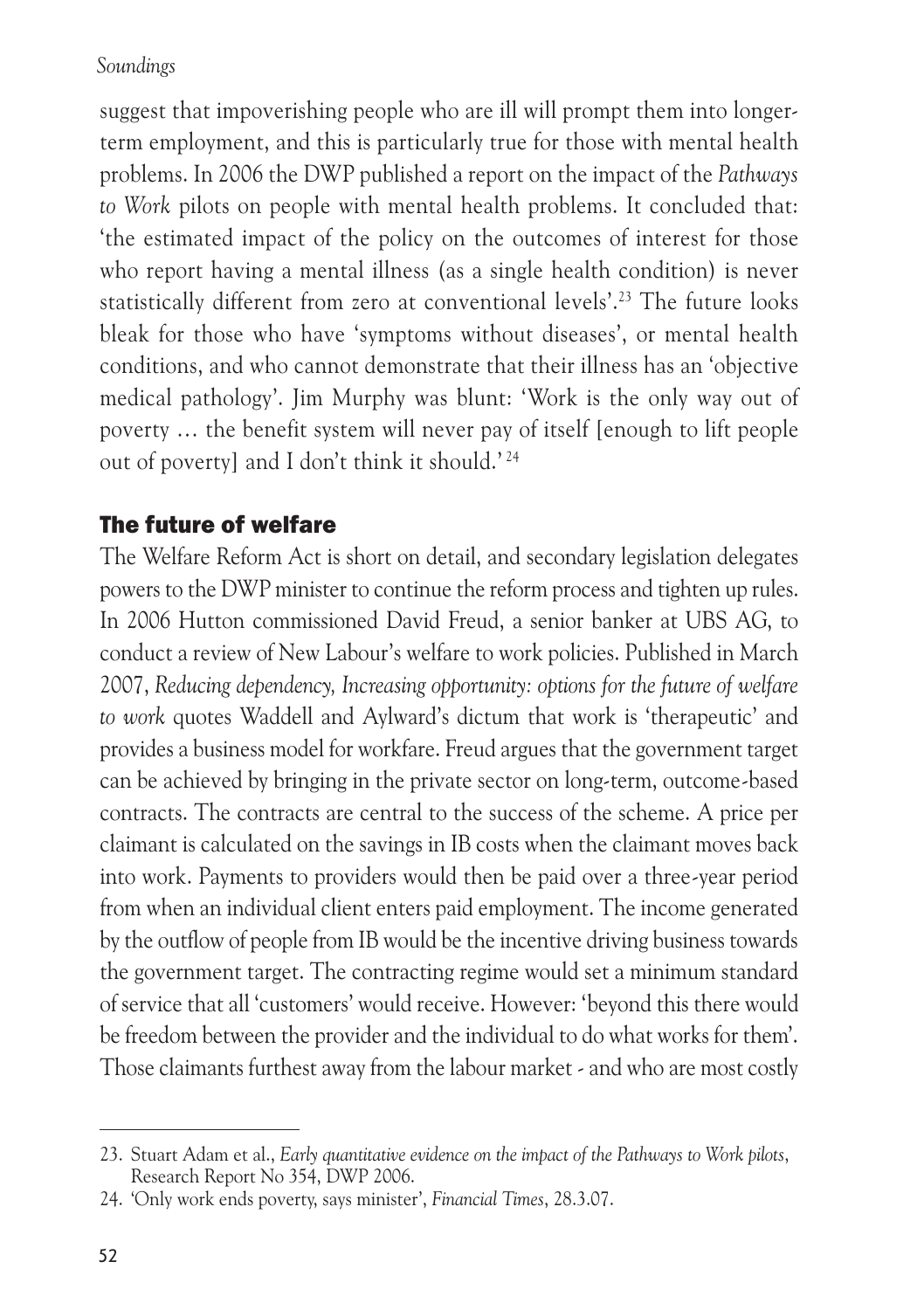to the Exchequer - will command the highest rewards.

To carry out this transformation of welfare the DWP would need to establish a new kind of contracting system, which would open up public finance to private companies. According to Freud, the private sector is the only body capable of shouldering the financial risks and arranging the private finance that will reduce costs to the Exchequer. And using the private sector will bring in the banks, which will be able to fund the 'extremely large investments implied here'. Private companies would take the lead in the bidding process for contracts, and in building up consortia of groups in each of the regions and countries in Great Britain. This annual multi-billion pound market, and the creation of regional monopolies, 'would attract major players from around the world' (p62-3). As Freud concludes: 'The fiscal prize is considerable'. Hutton's public reaction was to describe the report as a 'compelling case for future reform'.25

Elfare reform exemplifies the transformation of the old style nation<br>state into a new kind of 'enabling' market state. Instead of providing<br>social protection, the market state offers 'opportunities' and 'choice' state into a new kind of 'enabling' market state. Instead of providing social protection, the market state offers 'opportunities' and 'choice' to 'customers', who in return must shoulder a greater degree of responsibility for their individual predicament. Alongside this transformation in the nature of service provision is the blurring of the boundaries between public service and private business, not least in the revolving door that operates in the higher echelons of the state. The logic of welfare reform is to reduce costs by keeping claims to a minimum. To achieve this, New Labour has adopted the practices of a private insurance company whose claims management in the US has been described as 'illegal'. With the Freud Report it has opened the door for further privatisation. 26 The workfare system that is taking shape in this country is turning the logic of welfare onto its head. It is no longer a system that seeks to help people who are sick or disabled; instead it is increasingly asking them how they can help us. The demand for performativity in return for a meagre subsistence robs people of their autonomy - but New Labour dresses it up in the language of individual career development and dignity for the disabled. John Hutton

<sup>25.</sup> John Hutton, speech on 'Welfare Reform in the UK', 26.3.07, www.dwp.gov.uk/ aboutus/2007/26-03.07.asp.

<sup>26.</sup> Freud's scheme may be a bridge too far for Gordon Brown. See: 'Leak shows that Treasury has consigned Blair welfare privatisation to the back burner', *The Guardian*, 20.4.07,http://society.guardian.co.uk/futureforpublicservices/story/0,,2061933,00.html